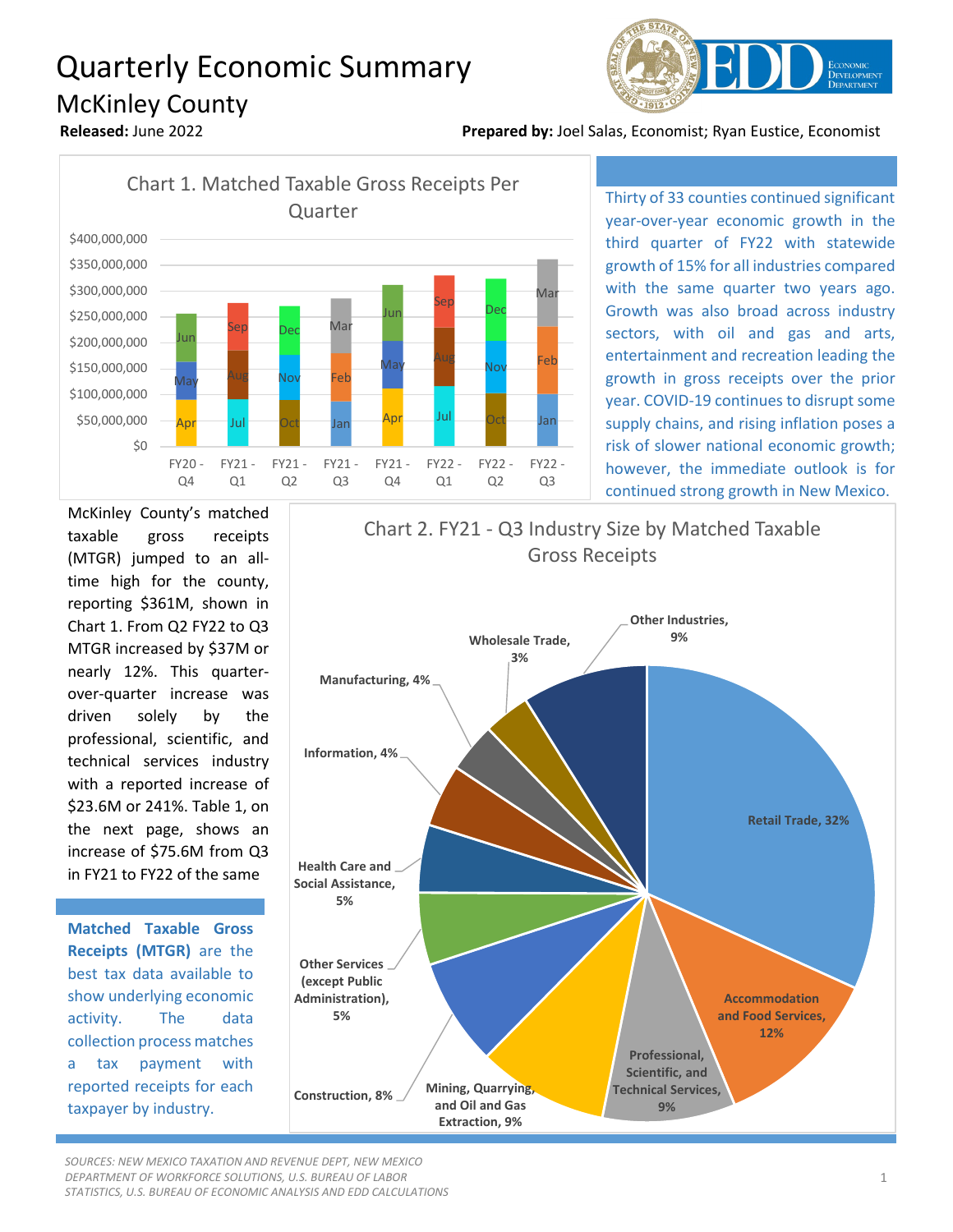## Quarterly Economic Summary McKinley County **Table 1. FY22 - Q3 Matched Taxable Gross Receipts by Industry**



| Table 1. FTZZ - QS Matched Taxable Gross Receipts by Industry |                  |                 |    |                   |              |        |                 |        |
|---------------------------------------------------------------|------------------|-----------------|----|-------------------|--------------|--------|-----------------|--------|
| <b>Industries</b>                                             | <b>FY22 - Q3</b> |                 |    | <b>YOY Growth</b> | YOY % Change |        | 2-Year % Change |        |
| Accommodation and Food Services                               | \$               | 42,638,452      | \$ | 5,708,657         |              | 15%    |                 | 43%    |
| Administrative/Support & Waste Management/Remediation         |                  | 6,193,670       | S. | 3,106,799         |              | 101%   |                 | 172%   |
| Agriculture, Forestry, Fishing, and Hunting                   |                  | 28,937          | Ŝ. | (47, 715)         |              | $-62%$ |                 | 383%   |
| Arts, Entertainment, and Recreation                           |                  | 363,389         | Ŝ. | 119,185           |              | 49%    |                 | 88%    |
| Construction                                                  |                  | 27,054,910      | S  | 8,662,935         |              | 47%    |                 | 12%    |
| <b>Educational Services</b>                                   |                  | 1,706,580       | \$ | 1,110,216         |              | 186%   |                 | 66%    |
| Finance and Insurance                                         |                  | 1,500,247       | Ŝ. | (122,000)         |              | $-8%$  |                 | 27%    |
| <b>Health Care and Social Assistance</b>                      |                  | 17,110,876      | S  | 1,877,384         |              | 12%    |                 | 29%    |
| Information                                                   |                  | 15,805,923      | s  | 5,098,324         |              | 48%    |                 | $-2%$  |
| Management of Companies and Enterprises                       |                  | 2,056           |    | $2,056$ N/A       |              |        | N/A             |        |
| Manufacturing                                                 |                  | 12,487,625      | S  | 4,084,982         |              | 49%    |                 | 35%    |
| Mining, Quarrying, and Oil and Gas Extraction                 |                  | 32,910,223      | S. | 4,973,598         |              | 18%    |                 | 3%     |
| Other Services (except Public Administration)                 |                  | 18,222,952      | S. | 2,344,816         |              | 15%    |                 | $-3%$  |
| Professional, Scientific, and Technical Services              |                  | 33,521,724      | S  | 25,193,912        |              | 303%   |                 | 142%   |
| <b>Public Administration</b>                                  |                  |                 |    |                   | N/A          |        | N/A             |        |
| Real Estate and Rental and Leasing                            |                  | 7,077,174       | Ŝ. | 753,108           |              | 12%    |                 | 25%    |
| <b>Retail Trade</b>                                           |                  | 113,302,494     | S  | (1, 111, 469)     |              | $-1%$  |                 | 42%    |
| <b>Transportation and Warehousing</b>                         |                  | 602,263         | S  | (978, 054)        |              | $-62%$ |                 | $-60%$ |
| Unclassified Establishments                                   |                  | 3,037,245       | S. | 1,558,277         |              | 105%   |                 | $-51%$ |
| Utilities                                                     |                  | 11,252,465      | S  | 5,391,596         |              | 92%    |                 | 115%   |
| <b>Wholesale Trade</b>                                        |                  | $11,713,168$ \$ |    | 7,033,827         |              | 150%   |                 | 12%    |
| <b>All Industries</b>                                         | Ś.               | 361,684,741     | -S | 75,620,389        |              | 26%    |                 | 31%    |

period. More specifically, the construction industry reported a year-over-year (YOY) increase of \$8.6M or 47%. Though the construction industry experienced a large YOY increase, the amount reported during Q3 FY22 is \$5M below the eight-quarter average (\$32M).

Gross receipts tax (GRT) revenue collections increased by \$526K from Q2 FY22 to Q3 FY22, shown in Chart 4. This 13% increase pushes the amount of GRT collections for Q3 FY22 (\$4.6M) \$500K higher than the eight-quarter average. Over the last eight quarters, GRT collections have trended upward.



*SOURCES: NEW MEXICO TAXATION AND REVENUE DEPT, NEW MEXICO DEPARTMENT OF WORKFORCE SOLUTIONS, U.S. BUREAU OF LABOR STATISTICS, U.S. BUREAU OF ECONOMIC ANALYSIS AND EDD CALCULATIONS*

## Chart 3. Annual Total GRT Revenue Collections